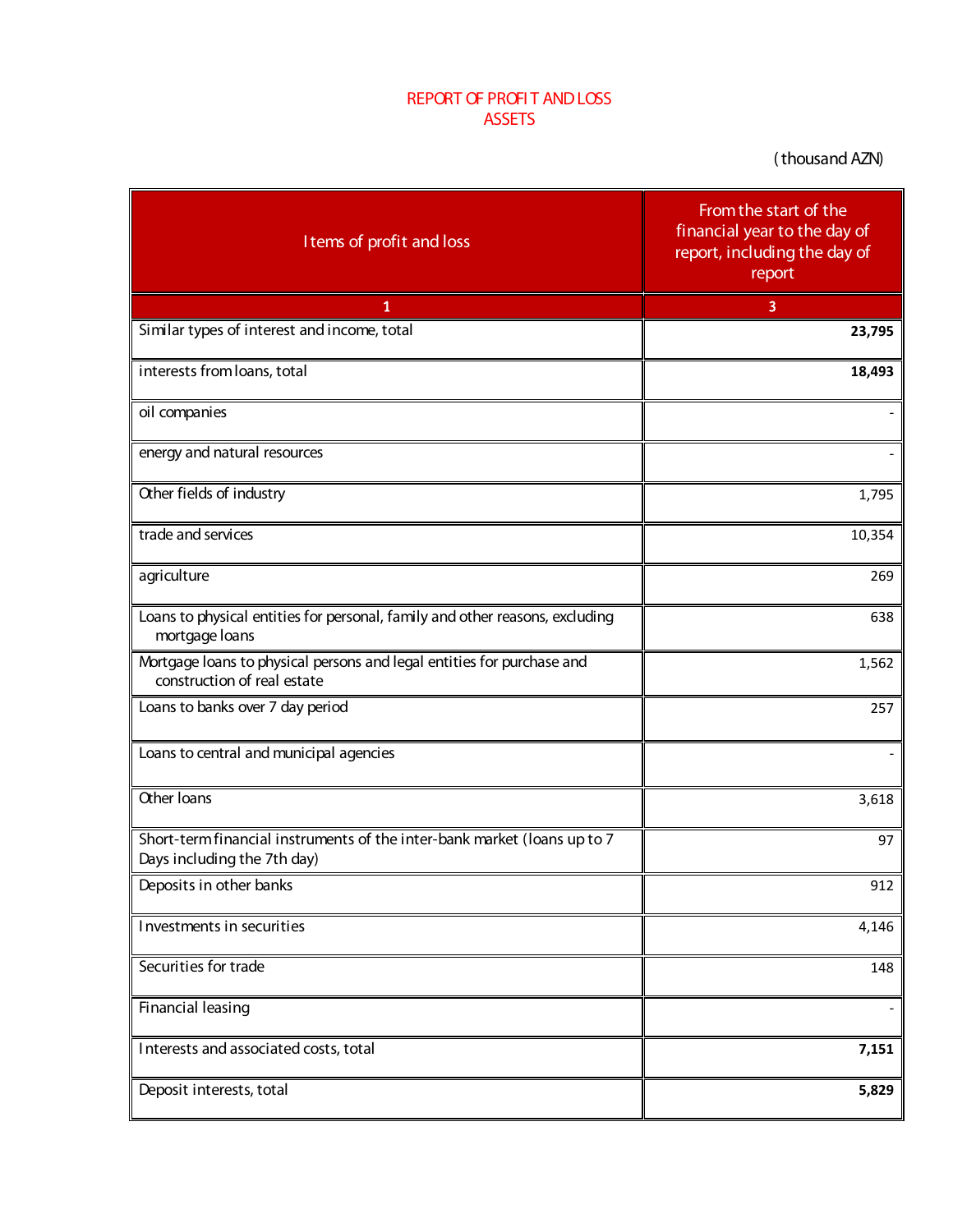| Demand deposits of legal entities (including all current and check accounts)                                   | 181    |
|----------------------------------------------------------------------------------------------------------------|--------|
| Demand deposits of physical persons                                                                            | 0      |
| Time deposits of legal entities and physical persons                                                           | 5,647  |
| Loans of the Central Bank                                                                                      | 282    |
| Short-term financial instruments of the inter-bank market (loans up to 7<br>Days including the 7th day)        |        |
| Deposits of banks                                                                                              | 67     |
| Loans to banks over 7 day period                                                                               | 600    |
| Loans obtained from international financial institution including the<br>loans of other financial institutions | 143    |
| Deposits and loans of central and municipal agencies                                                           | 12     |
| Mortgage Ioans received by the bank                                                                            |        |
| Subordination and similar debts liabilities issued by the bank                                                 |        |
| Other costs associated with the interests                                                                      | 218    |
| Net profit from the interest                                                                                   | 16,644 |
| Non-interest income, total                                                                                     | 4,058  |
| Commission income from accounts services                                                                       | 858    |
| Net profit from currency operations including the exchange rate                                                | 849    |
| Commission income from other types of service                                                                  | 1,731  |
| Other types of non-interest income                                                                             | 621    |
| 5. Non-interest costs, total                                                                                   | 6,734  |
| Salary and other types of compensation, total                                                                  | 2,557  |
| Costs associated with fixed assets used in bank business                                                       | 1,467  |
| Leasing fees                                                                                                   | 234    |
| amortization                                                                                                   | 500    |
| Costs associated with financial-technical guarantee for maintenance of fixed<br>assets                         | 300    |